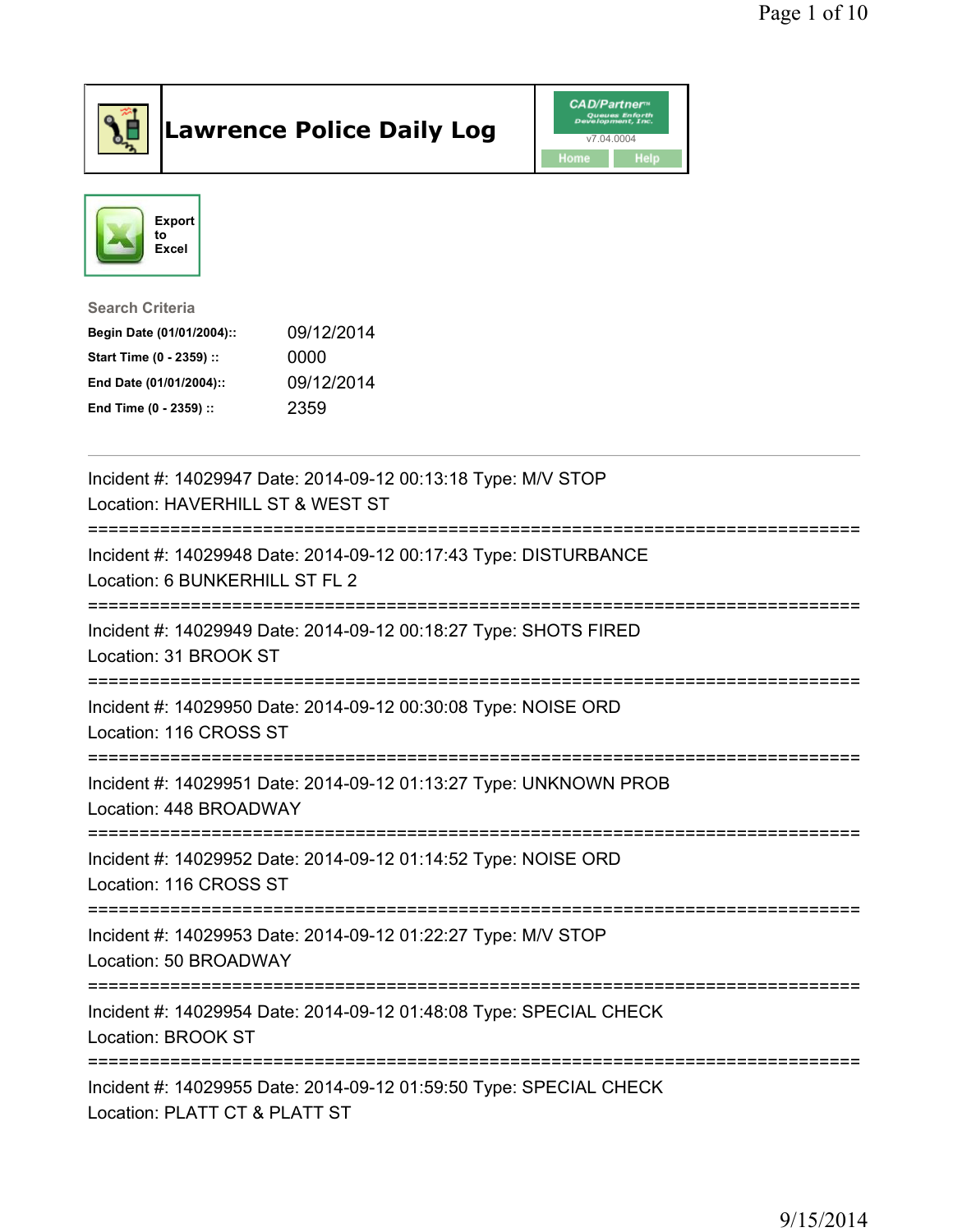| ===========================                                                                                                       |
|-----------------------------------------------------------------------------------------------------------------------------------|
| Incident #: 14029956 Date: 2014-09-12 02:02:09 Type: LOUD NOISE<br>Location: 60 WESLEY ST                                         |
| Incident #: 14029957 Date: 2014-09-12 02:20:48 Type: M/V STOP<br>Location: BROADWAY & LOWELL ST                                   |
| Incident #: 14029958 Date: 2014-09-12 02:37:55 Type: M/V STOP<br>Location: BROADWAY & COMMON ST                                   |
| Incident #: 14029959 Date: 2014-09-12 03:18:14 Type: M/V STOP<br><b>Location: CENTRAL BRIDGE</b>                                  |
| Incident #: 14029960 Date: 2014-09-12 04:45:08 Type: GENERAL SERV<br>Location: 231 WATER ST                                       |
| Incident #: 14029961 Date: 2014-09-12 05:06:24 Type: DISTURBANCE<br>Location: 66 HAMPSHIRE ST FL 2                                |
| Incident #: 14029962 Date: 2014-09-12 05:35:05 Type: UNWANTEDGUEST<br>Location: 222 ESSEX ST #203                                 |
| Incident #: 14029963 Date: 2014-09-12 06:37:45 Type: INVEST CONT<br>Location: 256 ESSEX ST #201                                   |
| Incident #: 14029964 Date: 2014-09-12 06:58:09 Type: ALARMS<br>Location: 241 BROADWAY                                             |
| Incident #: 14029965 Date: 2014-09-12 07:25:04 Type: B&E/MV/PAST<br>Location: LAWRENCE SENIOR CENTER / 155 HAVERHILL ST           |
| Incident #: 14029966 Date: 2014-09-12 07:29:41 Type: AUTO ACC/NO PI<br>Location: CANAL ST & UNION ST                              |
| Incident #: 14029967 Date: 2014-09-12 07:37:27 Type: ALARMS<br>Location: FRANCIS RESIDENCE / 12 MONROE ST                         |
| Incident #: 14029968 Date: 2014-09-12 07:49:03 Type: B&E/PAST<br>Location: 20 WARREN ST<br>====================================== |
| Incident #: 14029969 Date: 2014-09-12 07:53:46 Type: STOL/MV/PR<br>Looption: TD DANII/NODTLL MALLAED EQQEV QT                     |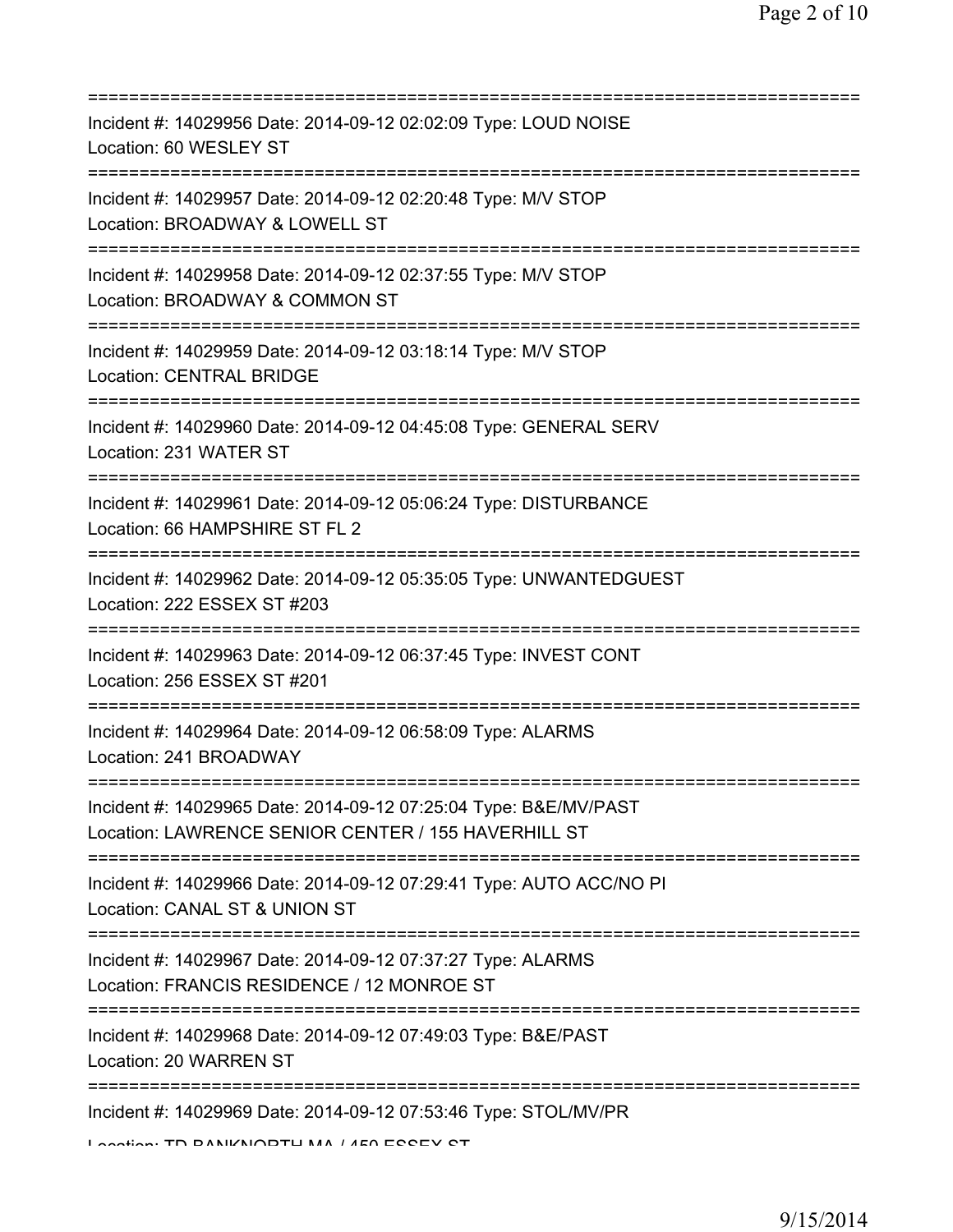| Incident #: 14029970 Date: 2014-09-12 08:00:08 Type: M/V STOP<br>Location: 90 LOWELL ST                                                  |
|------------------------------------------------------------------------------------------------------------------------------------------|
| Incident #: 14029971 Date: 2014-09-12 08:04:42 Type: AUTO ACC/NO PI<br>Location: CANAL ST & UNION ST                                     |
| Incident #: 14029972 Date: 2014-09-12 08:09:46 Type: M/V STOP<br>Location: FALMOUTH ST & S UNION ST                                      |
| Incident #: 14029973 Date: 2014-09-12 08:16:35 Type: M/V STOP<br>Location: GRAFTON ST & WINTHROP AV                                      |
| Incident #: 14029974 Date: 2014-09-12 08:19:06 Type: ALARMS<br>Location: ECHEVARRIA RESIDENCE / 7 SALEM ST                               |
| Incident #: 14029975 Date: 2014-09-12 08:24:00 Type: ASSSIT OTHER PD<br>Location: 62 ALBION ST<br>==============================         |
| Incident #: 14029976 Date: 2014-09-12 08:32:33 Type: ALARMS<br>Location: COLONIAL LOUNGE / 283 BROADWAY<br>============================= |
| Incident #: 14029977 Date: 2014-09-12 08:43:34 Type: M/V STOP<br>Location: AMESBURY ST & CANAL ST<br>============                        |
| Incident #: 14029978 Date: 2014-09-12 09:14:35 Type: ASSSIT OTHER PD<br>Location: BRUCE ST & PARK ST                                     |
| Incident #: 14029979 Date: 2014-09-12 09:28:38 Type: ALARM/BURG<br>Location: 600 HAVERHILL ST                                            |
| Incident #: 14029980 Date: 2014-09-12 09:36:11 Type: M/V STOP<br>Location: ISLAND ST & UNION ST                                          |
| Incident #: 14029981 Date: 2014-09-12 09:40:45 Type: LIC PLATE STO<br>Location: 279 PARK ST                                              |
| Incident #: 14029982 Date: 2014-09-12 09:48:39 Type: ASSSIT OTHER PD<br>Location: 56 HANCOCK ST                                          |
| Incident #: 14029983 Date: 2014-09-12 09:51:07 Type: TOW OF M/V                                                                          |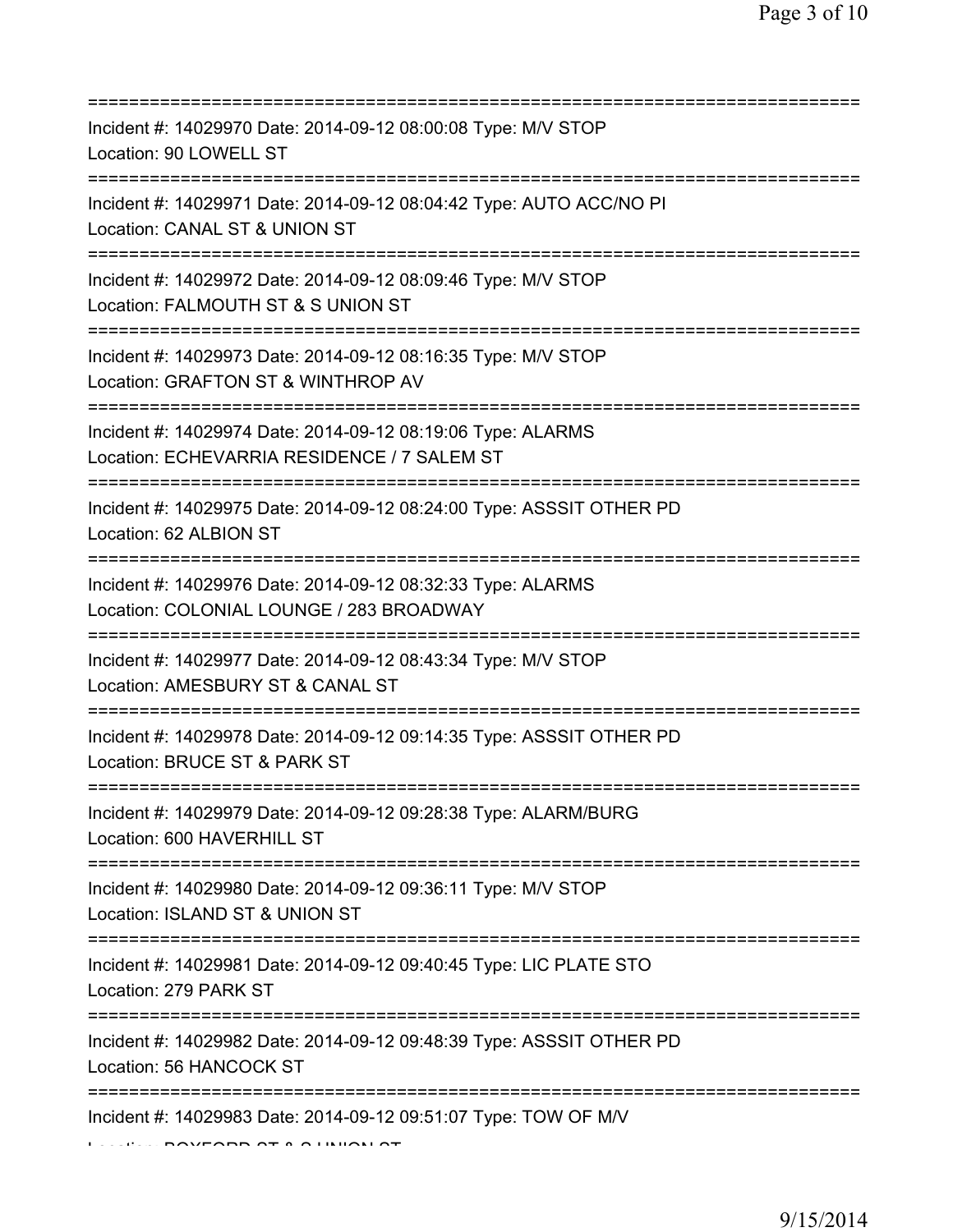| Incident #: 14029984 Date: 2014-09-12 09:54:22 Type: M/V STOP<br>Location: CENTRAL BRIDGE                                                  |
|--------------------------------------------------------------------------------------------------------------------------------------------|
| Incident #: 14029985 Date: 2014-09-12 10:04:39 Type: M/V STOP<br>Location: ESSEX ST & JACKSON ST                                           |
| Incident #: 14029986 Date: 2014-09-12 10:06:20 Type: 209A/SERVE<br>Location: 181 BAILEY ST                                                 |
| Incident #: 14029987 Date: 2014-09-12 10:09:07 Type: 209A/SERVE<br>Location: 80 BAILEY ST<br>====================================          |
| Incident #: 14029988 Date: 2014-09-12 10:11:44 Type: SELECTIVE ENF<br>Location: ESSEX ST<br>===============================                |
| Incident #: 14029989 Date: 2014-09-12 10:14:24 Type: M/V STOP<br>Location: BROADWAY & PARK ST                                              |
| Incident #: 14029990 Date: 2014-09-12 10:15:59 Type: M/V STOP<br>Location: COMMON ST & NEWBURY ST                                          |
| Incident #: 14029991 Date: 2014-09-12 10:19:14 Type: M/V STOP<br>Location: AUBURN ST & HAMPSHIRE ST                                        |
| Incident #: 14029992 Date: 2014-09-12 10:22:24 Type: M/V STOP<br>Location: COMMON ST & NEWBURY ST                                          |
| Incident #: 14029993 Date: 2014-09-12 10:26:32 Type: M/V STOP<br>Location: BROADWAY & HOLLY<br>======================================      |
| Incident #: 14029995 Date: 2014-09-12 10:27:34 Type: M/V STOP<br>Location: COMMON ST & NEWBURY ST<br>===================================== |
| Incident #: 14029994 Date: 2014-09-12 10:27:34 Type: ALARM/BURG<br>Location: 18 MARSTON ST                                                 |
| Incident #: 14029996 Date: 2014-09-12 10:29:38 Type: TOW OF M/V<br>Location: 11 BROADWAY AV                                                |
| Incident #: 14029997 Date: 2014-09-12 10:31:57 Type: M/V STOP                                                                              |

Location: COMMON ST & NEWBURY ST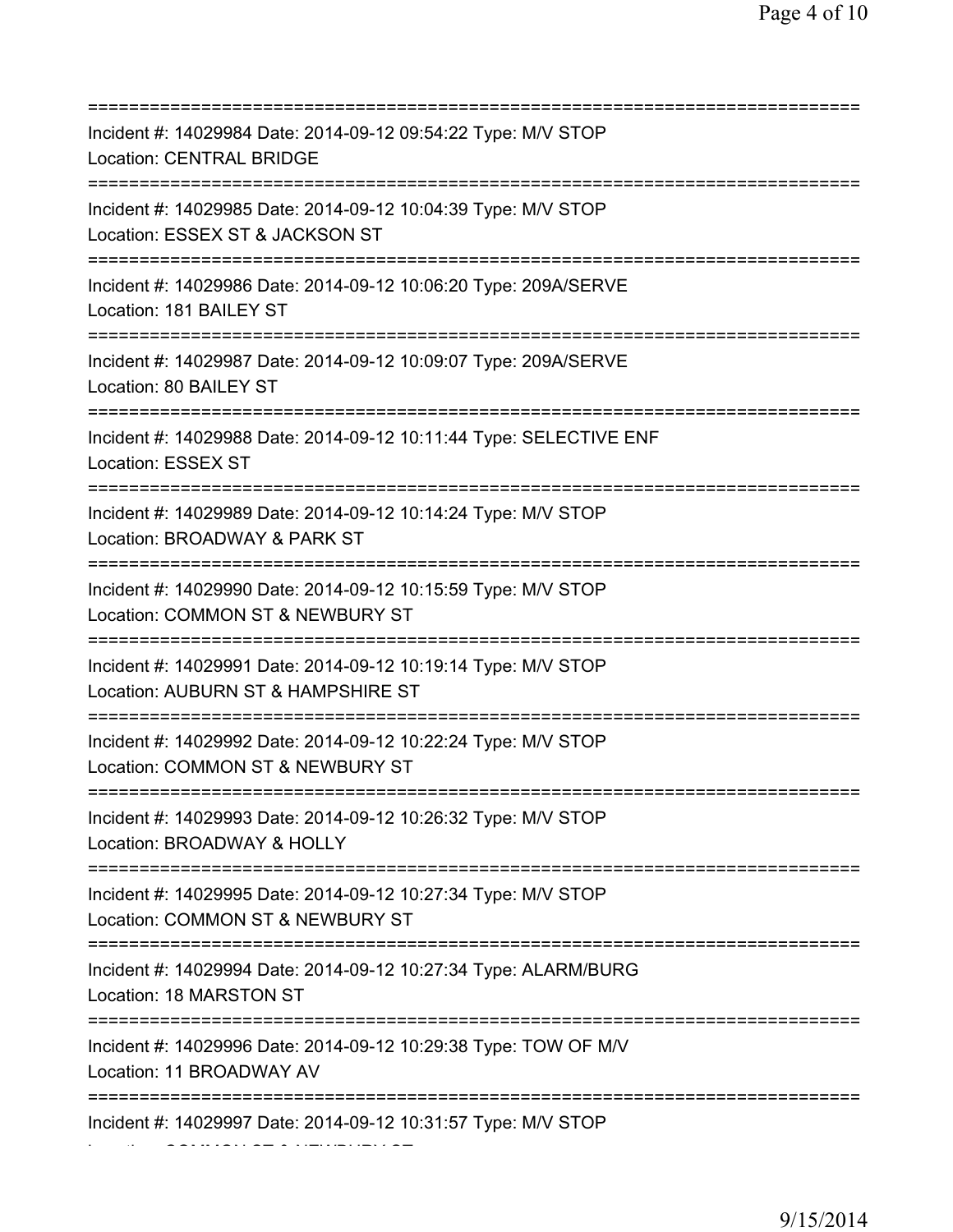| Incident #: 14029998 Date: 2014-09-12 10:34:22 Type: 209A/SERVE<br>Location: 577 S UNION ST                               |
|---------------------------------------------------------------------------------------------------------------------------|
| Incident #: 14029999 Date: 2014-09-12 10:35:00 Type: B&E/MV/PAST<br>Location: VIP AUTO PARTS / 98 WINTHROP AV             |
| Incident #: 14030000 Date: 2014-09-12 10:35:46 Type: M/V STOP<br>Location: BROADWAY & PARK ST<br>======================== |
| Incident #: 14030001 Date: 2014-09-12 10:37:16 Type: CONFIS PROP<br>Location: PEARL ST & RIVERSIDE DR                     |
| Incident #: 14030002 Date: 2014-09-12 10:38:18 Type: 209A/SERVE<br>Location: 54 CAMBRIDGE ST                              |
| Incident #: 14030003 Date: 2014-09-12 10:40:36 Type: 209A/SERVE<br>Location: 11 DANA ST<br>============================== |
| Incident #: 14030004 Date: 2014-09-12 10:43:49 Type: M/V STOP<br>Location: HAMPSHIRE ST & LOWELL ST                       |
| Incident #: 14030005 Date: 2014-09-12 11:03:58 Type: 209A/SERVE<br>Location: 486 HAVERHILL ST                             |
| Incident #: 14030006 Date: 2014-09-12 11:07:59 Type: 209A/SERVE<br>Location: 2 RAILROAD ST                                |
| Incident #: 14030007 Date: 2014-09-12 11:14:41 Type: A&B PROG<br>Location: GUILMETTE SCHOOL / 80 BODWELL ST               |
| Incident #: 14030008 Date: 2014-09-12 11:17:52 Type: 209A/SERVE<br>Location: 383 LOWELL ST #4                             |
| Incident #: 14030009 Date: 2014-09-12 11:19:04 Type: UNKNOWN PROB<br>Location: 30 GROTON ST #302                          |
| Incident #: 14030010 Date: 2014-09-12 11:24:19 Type: 209A/SERVE<br>Location: 370 LOWELL ST #3                             |
| Incident #: 14030011 Date: 2014-09-12 11:38:42 Type: M/V STOP                                                             |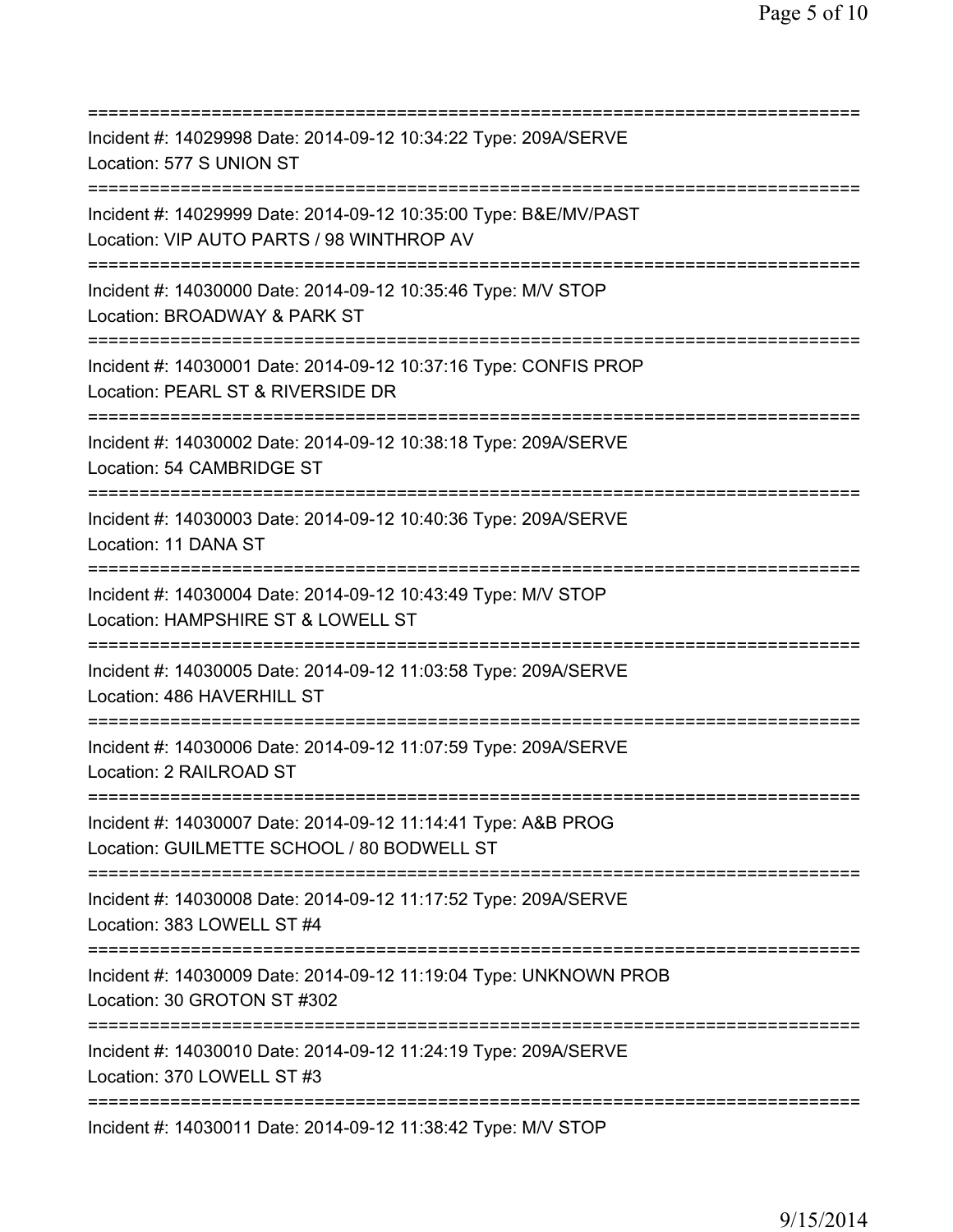=========================================================================== Incident #: 14030012 Date: 2014-09-12 11:42:50 Type: SUS PERS/MV Location: AMESBURY ST & COMMON ST =========================================================================== Incident #: 14030013 Date: 2014-09-12 11:57:36 Type: COURT DOC SERVE Location: LAWRENCE GENERAL HOSPITAL / 1 GENERAL ST =========================================================================== Incident #: 14030014 Date: 2014-09-12 11:58:29 Type: FRAUD Location: 599 CANAL ST =========================================================================== Incident #: 14030015 Date: 2014-09-12 12:14:09 Type: B&E FOLLOW UP Location: 60 ISLAND ST =========================================================================== Incident #: 14030016 Date: 2014-09-12 12:24:30 Type: M/V STOP Location: 300 CANAL ST =========================================================================== Incident #: 14030017 Date: 2014-09-12 12:32:30 Type: M/V STOP Location: ESSEX ST & LAWRENCE ST =========================================================================== Incident #: 14030018 Date: 2014-09-12 12:34:19 Type: 209A/SERVE Location: 143 FOSTER ST =========================================================================== Incident #: 14030019 Date: 2014-09-12 12:49:20 Type: M/V STOP Location: 269 ESSEX ST =========================================================================== Incident #: 14030020 Date: 2014-09-12 13:00:08 Type: M/V STOP Location: JEFFERSON & CHESTER =========================================================================== Incident #: 14030021 Date: 2014-09-12 13:03:42 Type: M/V STOP Location: 11 LAWRENCE ST =========================================================================== Incident #: 14030022 Date: 2014-09-12 13:08:14 Type: DRUG VIO Location: WENDYS / 55 HAMPSHIRE ST =========================================================================== Incident #: 14030023 Date: 2014-09-12 13:12:26 Type: SUICIDE ATTEMPT Location: 18 MARKET ST =========================================================================== Incident #: 14030025 Date: 2014-09-12 13:21:59 Type: M/V STOP Location: AMES ST & YALE ST =========================================================================== Incident #: 14030024 Date: 2014-09-12 13:23:05 Type: DISTURBANCE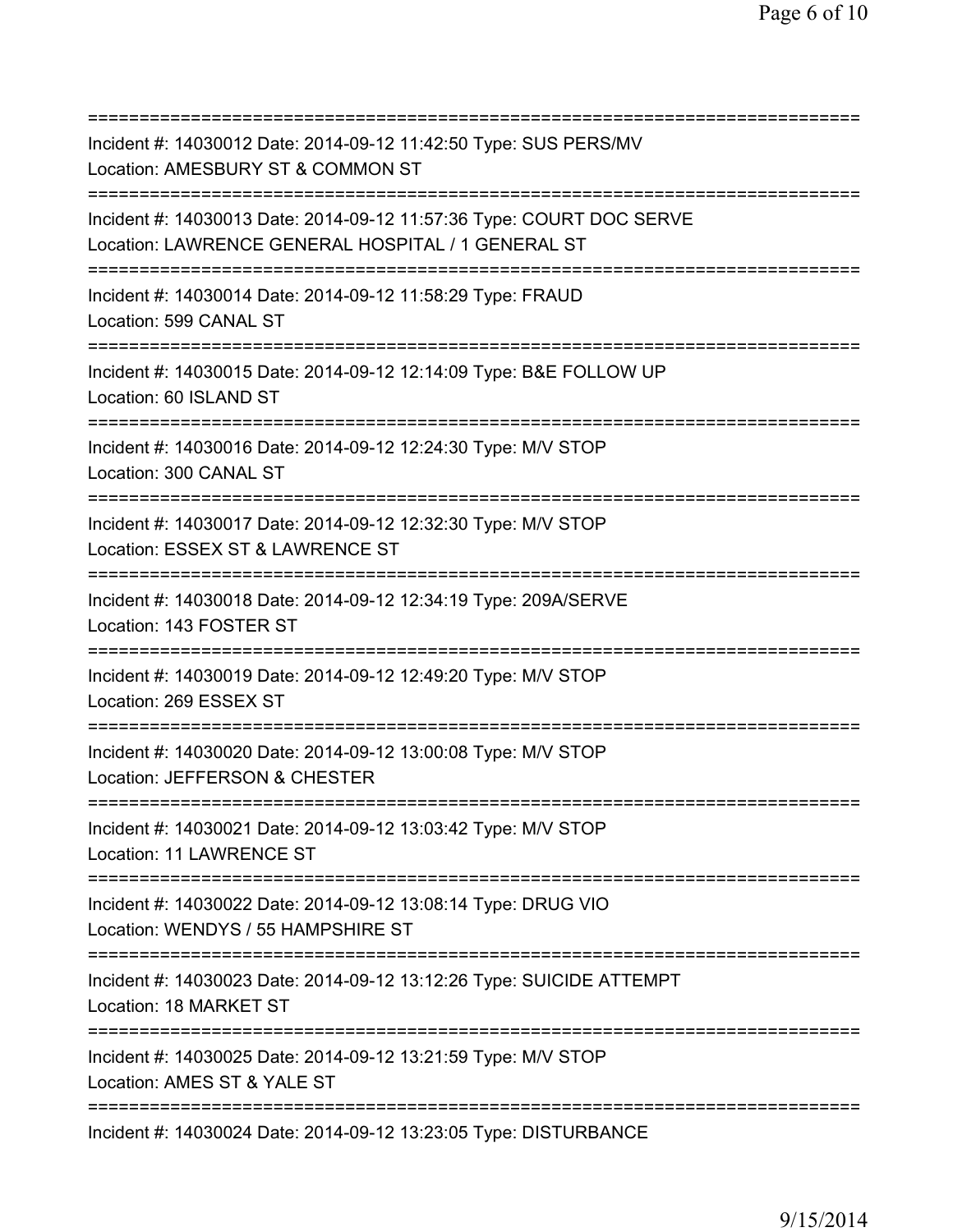Location: 305 ERVING AV

| -------------------                                                                                                    |
|------------------------------------------------------------------------------------------------------------------------|
| Incident #: 14030026 Date: 2014-09-12 13:25:58 Type: AUTO ACC/NO PI<br>Location: LEE CHEN RESTARAUNT / 230 WINTHROP AV |
| Incident #: 14030027 Date: 2014-09-12 13:42:00 Type: DISTURBANCE<br>Location: 303 ERVING AV                            |
| Incident #: 14030028 Date: 2014-09-12 13:50:57 Type: DRUG VIO<br>Location: 395 LOWELL ST                               |
| Incident #: 14030029 Date: 2014-09-12 14:03:12 Type: FRAUD<br>Location: 35 COMMON ST #G27                              |
| Incident #: 14030030 Date: 2014-09-12 14:40:50 Type: WIRE DOWN<br>Location: 42 CRESTWOOD CIR                           |
| Incident #: 14030031 Date: 2014-09-12 14:43:52 Type: SUICIDE ATTEMPT<br><b>Location: DUCK BRIDGE</b>                   |
| Incident #: 14030032 Date: 2014-09-12 14:48:42 Type: M/V STOP<br>Location: AMESBURY ST & CANAL ST                      |
| Incident #: 14030033 Date: 2014-09-12 14:55:02 Type: MISSING PERS<br>Location: 90 LOWELL ST                            |
| Incident #: 14030034 Date: 2014-09-12 15:01:05 Type: GENERAL SERV<br>Location: 461 HAVERHILL ST                        |
| Incident #: 14030035 Date: 2014-09-12 15:04:16 Type: SUS PERS/MV<br>Location: LOWELL ST                                |
| Incident #: 14030036 Date: 2014-09-12 15:42:56 Type: M/V STOP<br>Location: LEBON & HAVERHILL                           |
| Incident #: 14030037 Date: 2014-09-12 15:50:11 Type: HIT & RUN M/V<br>Location: OAK ST & SHORT ST                      |
| Incident #: 14030038 Date: 2014-09-12 15:57:39 Type: SUS PERS/MV<br>Location: 12 CROSBY ST                             |
| Indidn't #: 4.4000000 Data: 0044.00.40.40.40.40.70 Tuno: MAN/ CTOD                                                     |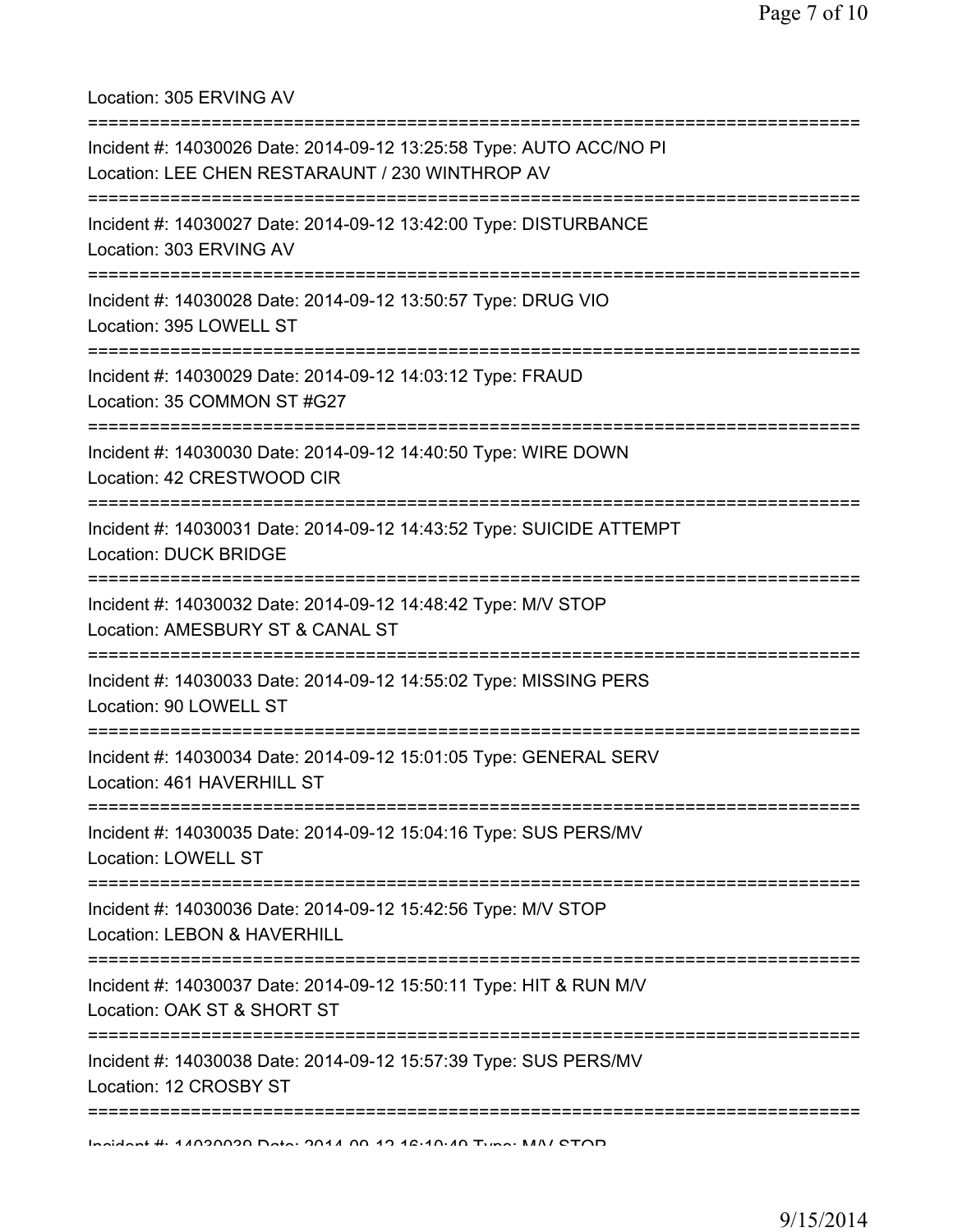| Location: MERRIMACK ST & S UNION ST<br>============================                                               |
|-------------------------------------------------------------------------------------------------------------------|
| Incident #: 14030040 Date: 2014-09-12 16:33:45 Type: AUTO ACC/UNK PI<br>Location: 280 MERRIMACK ST                |
| Incident #: 14030041 Date: 2014-09-12 16:44:04 Type: DRUG OVERDOSE<br>Location: G&Z PIZZA / 55 BERKELEY ST        |
| Incident #: 14030042 Date: 2014-09-12 16:52:00 Type: TOW OF M/V<br>Location: 135 BROADWAY                         |
| Incident #: 14030043 Date: 2014-09-12 16:56:06 Type: AUTO ACC/NO PI<br>Location: 73 NEWBURY ST                    |
| Incident #: 14030044 Date: 2014-09-12 16:56:27 Type: SHOPLIFTING<br>Location: CVS / 266 BROADWAY<br>------------- |
| Incident #: 14030045 Date: 2014-09-12 17:05:19 Type: NEIGHBOR PROB<br>Location: 33 JUNIPER ST                     |
| Incident #: 14030046 Date: 2014-09-12 17:07:28 Type: FIGHT<br>Location: NIGHTINGALE CT                            |
| Incident #: 14030047 Date: 2014-09-12 17:09:52 Type: SUS PERS/MV<br>Location: CANAL ST & MILL ST                  |
| Incident #: 14030048 Date: 2014-09-12 17:30:25 Type: DOMESTIC/PROG<br>Location: 16 BEACON ST #17                  |
| Incident #: 14030049 Date: 2014-09-12 17:51:15 Type: AUTO ACC/PI<br>Location: 155 MYRTLE ST                       |
| Incident #: 14030050 Date: 2014-09-12 18:06:31 Type: NEIGHBOR PROB<br>Location: 15 FERRY ST                       |
| Incident #: 14030051 Date: 2014-09-12 18:14:04 Type: 911 HANG UP<br>Location: 42 TEXAS AV                         |
| Incident #: 14030052 Date: 2014-09-12 18:17:52 Type: M/V STOP<br>Location: ESSEX ST & FRANKLIN ST                 |
|                                                                                                                   |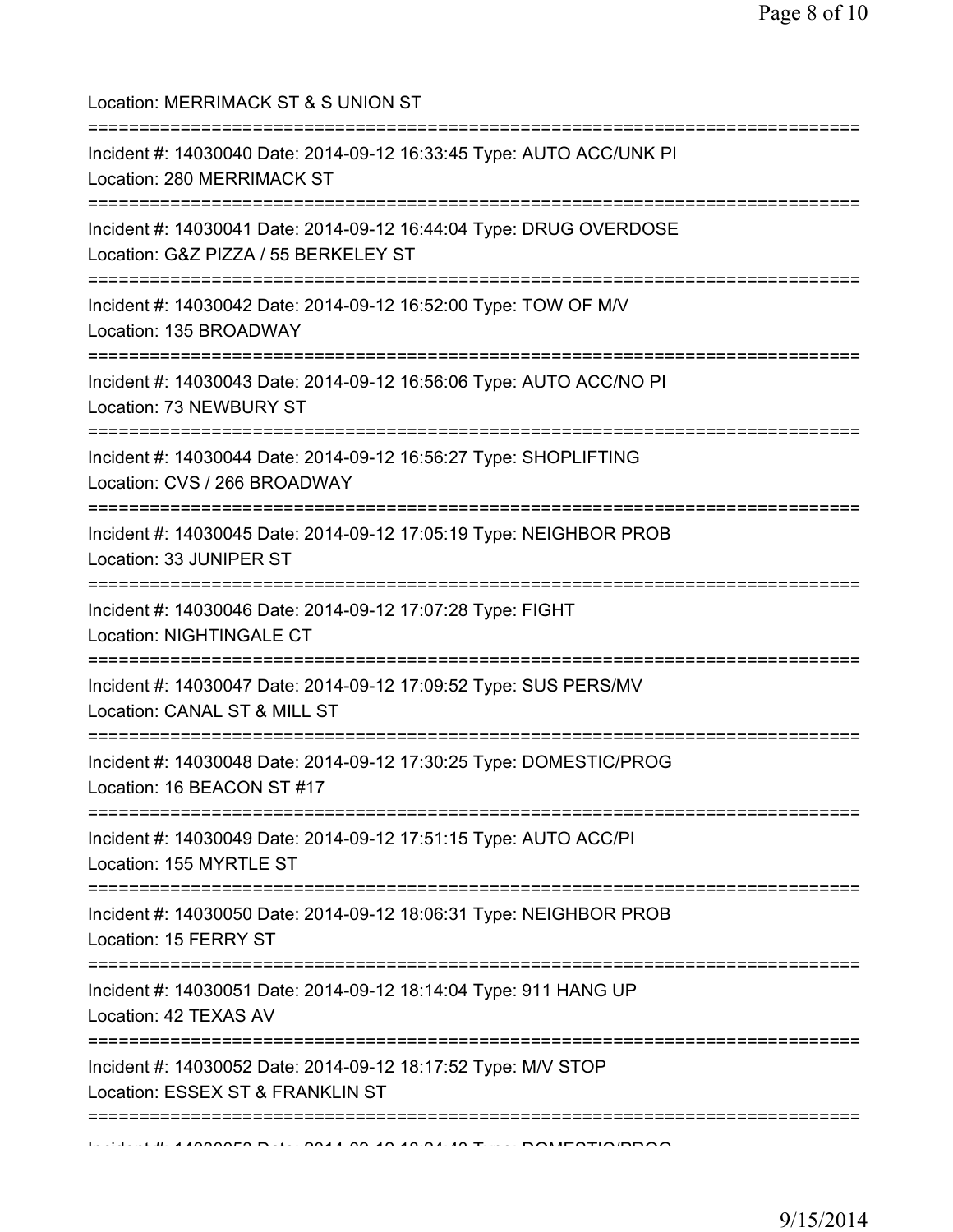Location: 30 MORTON ST =========================================================================== Incident #: 14030054 Date: 2014-09-12 18:35:19 Type: B&E/MV/PAST Location: 3 APPLETON ST =========================================================================== Incident #: 14030055 Date: 2014-09-12 19:01:44 Type: UNATENEDCHILD Location: 82 EASTON =========================================================================== Incident #: 14030056 Date: 2014-09-12 19:34:29 Type: M/V STOP Location: BRADFORD ST & BROADWAY =========================================================================== Incident #: 14030057 Date: 2014-09-12 19:44:57 Type: SUS PERS/MV Location: 502 RIVERSIDE DR =========================================================================== Incident #: 14030058 Date: 2014-09-12 19:57:42 Type: AUTO ACC/PED Location: 120 MYRTLE ST =========================================================================== Incident #: 14030059 Date: 2014-09-12 20:17:53 Type: INVESTIGATION Location: 106 ABBOTT ST =========================================================================== Incident #: 14030060 Date: 2014-09-12 20:20:16 Type: A&B PAST Location: LAWRENCE HIGH SCHOOL / 233 HAVERHILL ST =========================================================================== Incident #: 14030061 Date: 2014-09-12 20:42:55 Type: ALARM/BURG Location: S UNION ST & SALEM ST =========================================================================== Incident #: 14030062 Date: 2014-09-12 20:45:14 Type: AUTO ACC/NO PI Location: HAFFNERS GAS STATION / 469 HAVERHILL ST =========================================================================== Incident #: 14030063 Date: 2014-09-12 21:11:57 Type: AUTO ACC/UNK PI Location: RT 114 =========================================================================== Incident #: 14030064 Date: 2014-09-12 21:13:05 Type: AUTO ACC/UNK PI Location: RTE 114 & RTE 495 =========================================================================== Incident #: 14030065 Date: 2014-09-12 21:35:25 Type: STOLEN PROP Location: 75 GARFIELD ST =========================================================================== Incident #: 14030066 Date: 2014-09-12 21:49:26 Type: INVEST CONT Location: 54 MANCHESTER ST =========================================================================== Incident #: 14030067 Date: 2014 09 12 21:55:17 Type: M/V STOP